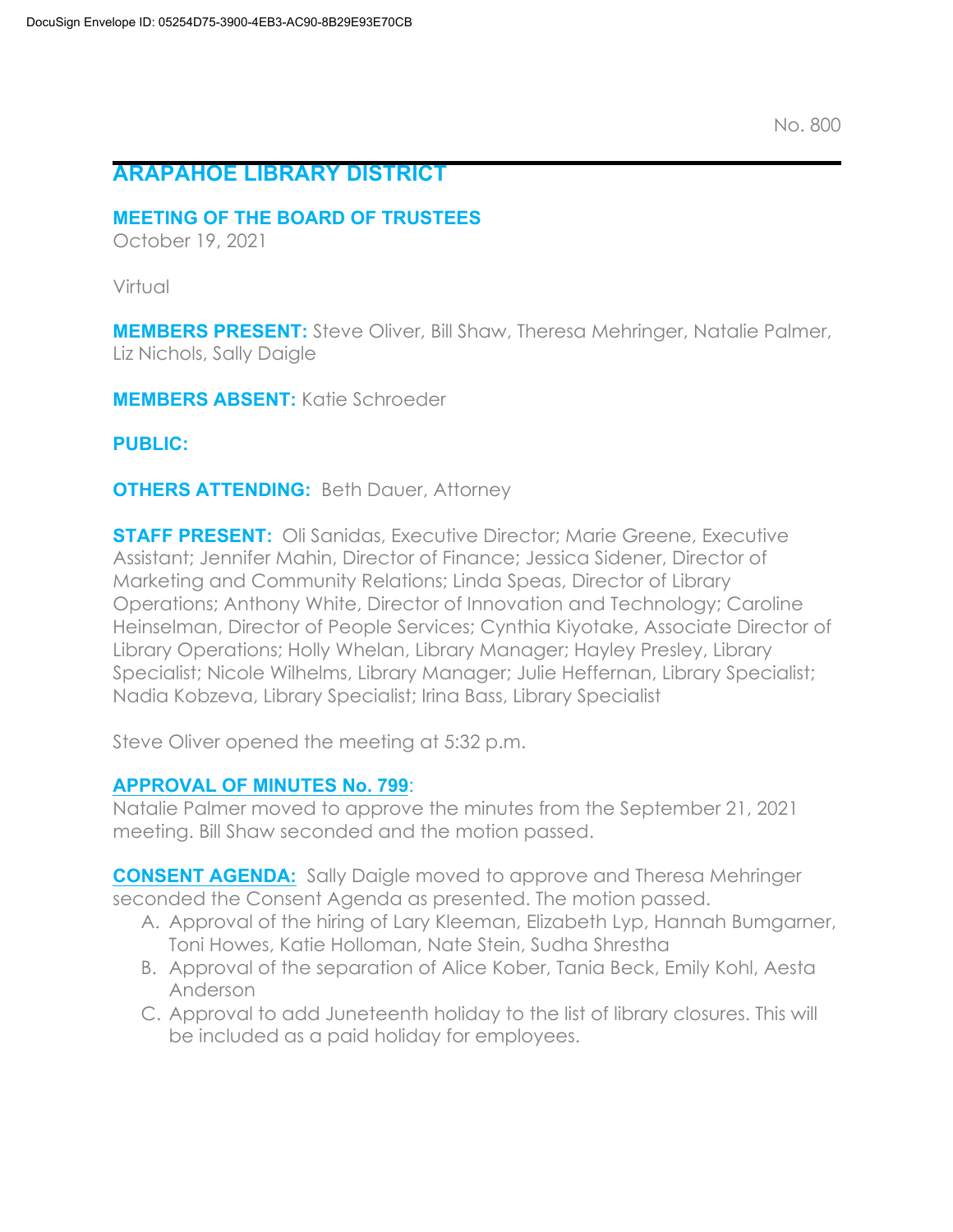Bill Shaw asked how the holidays are chosen. Oli Sanidas responded that ALD observes federal holidays with the exception of Columbus Day. Juneteenth was made a federal holiday in 2021. ALD does not observe state holidays.

**FINANCIALS:** Jennifer Mahin reviewed the financials with the trustees.

Bill Shaw moved to accept the Financials as presented. Sally Daigle seconded and the motion passed. Approval of the Financials means:

- Acceptance of the Statement of Revenue and Expense
- Acceptance of the Balance Sheet

**BOARD PRESIDENT REPORT:** Steve Oliver thanked Bill Shaw for passing out information on how to join the Friends Foundation at the September board meeting. Steve sent a check to join.

Steve asked if the libraries are accepting book donations yet. Holly Whelan confirmed donations are being accepted in the chat.

Steve expressed appreciation for staff member Jacki Solat who attended and spoke as a member of the public at the September board meeting and welcomed all staff to attend future meetings.

It was decided at the last board meeting that Steve Oliver and Theresa Mehringer would review bids for auditor services for next year. They completed the review; all bids were within a few thousand dollars of each other, and it was decided to continue ALD's relationship with CliftonLarsonAllen as the auditor for next year. Steve and Theresa agreed that based on the high level of service that CliftonLarsonAllen has provided to ALD in previous years, that they would be retained.

**EXECUTIVE DIRECTOR REPORT:** Oli Sanidas reported that ALD hired a new manager of Diversity, Equity and Inclusion, Sudha Shrestha.

Oli mentioned that ALD has begun an initiative to increase the ratio of full-time staff to 70% with part-time staff at 30% by the end of 2022. Oli noted that ALD does not intend to eliminate part-time positions entirely and current part-time staff are supported and appreciated.

Oli reported that the Davies Library meeting room will be named in honor of Dorothy Pisel, a long-time member of the ALD Board of Trustees who passed away last year.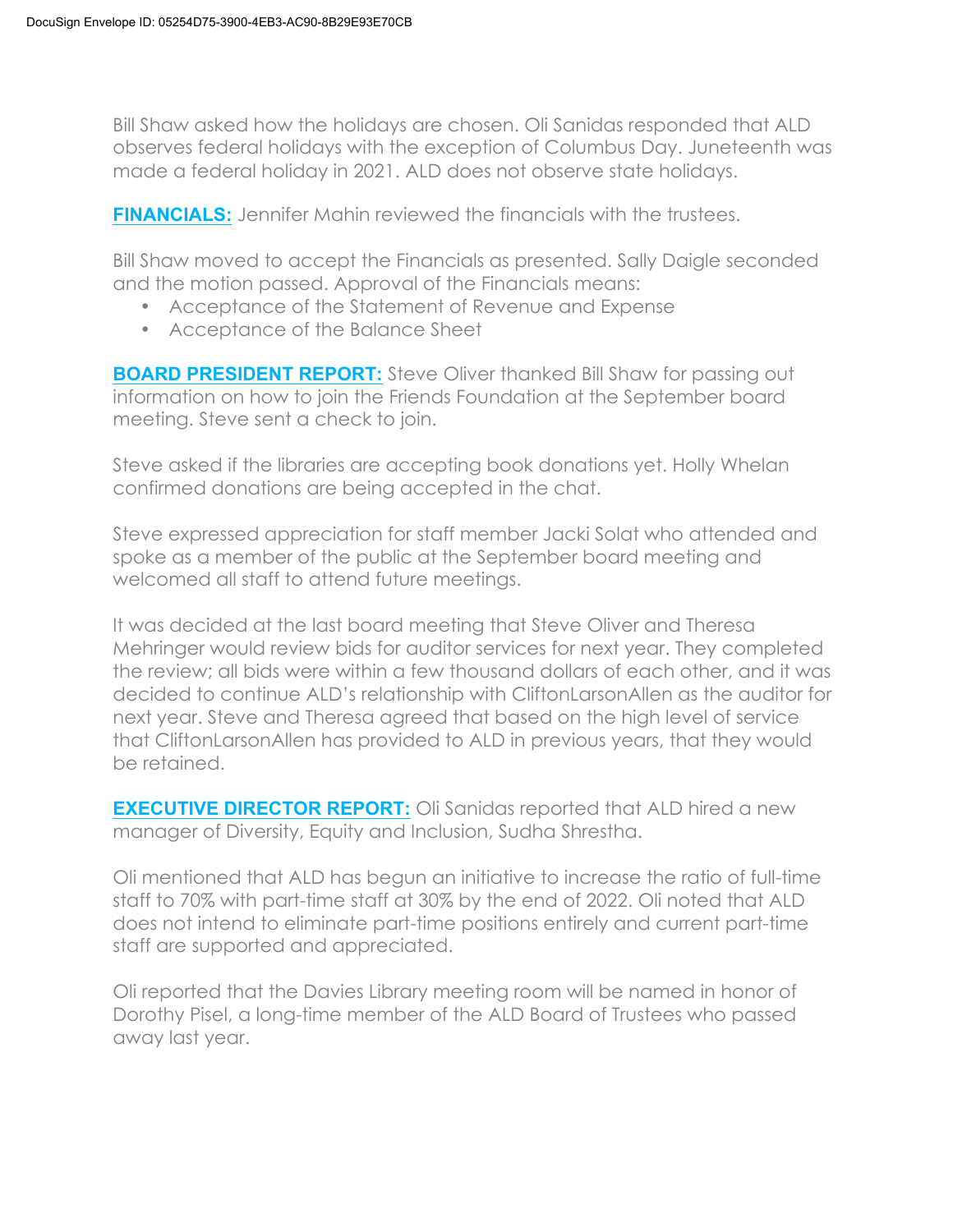Steve Oliver made a motion to approve the naming of the meeting room in honor of Dorothy Pisel. Sally Daigle seconded the motion and the motion passed.

**LEGAL STATUS REPORT:** Beth Dauer had nothing new to report and asked if the board had any questions.

Bill Shaw asked where the funds would come from that the state would reimburse the district due to the passage of HB21-1312 legislation. Beth was unsure, but she guessed that this would be from COVID relief funds. Bill asked if this legislation is in perpetuity. Beth said she would get back to the board when she has more information.

Beth also noted that personal property tax legislation SB21-130 will impact revenue collected beginning in 2022.

**PRELIMINARY 2022 BUDGET AND STRATEGIC PLAN:** Oli reported that the strategic plan is intended to be more inclusive in its creation and iterative. Future iterations of the plan will be prepared with a consultant who will assist with applying a DEI lens.

Changes to the strategic plan from 2021 to 2022 include the omissions of the sections "financial stability" and "operational transition in response to COVID-19." There will also be a strategic change to service to the patrons through flexed staffing and resources to meet the needs of the community. There will also be a transition from Diversity, Equity and Inclusion work to Equity. Equity means the libraries differentiate services based on need versus equal services for all, defined as Equality. ALD leadership will take an Intercultural Development Inventory assessment to identify the district's views, as well as individual views, to determine how the district is proceeding toward the objective of Equity.

Bill Shaw asked who would decide on the changes to library services. Oli responded that ALD leadership would be doing the work and deciding on equitable services. Bill asked if there are plans to get feedback from the public. Oli stated yes, but that planning has not been done yet.

Jennifer Mahin reviewed the draft of the budget with the board. The current draft shows ALD returning \$800,000 to the fund balance, the amount of which Jennifer expects to decrease by the time the budget is finalized. Oli and Jennifer decided they would like that number to be close to \$0. Oli stated that he would like to add more money to the operational budget. He and Jennifer have decided to not put the 1-2% back into the fund balance as they have done in the past.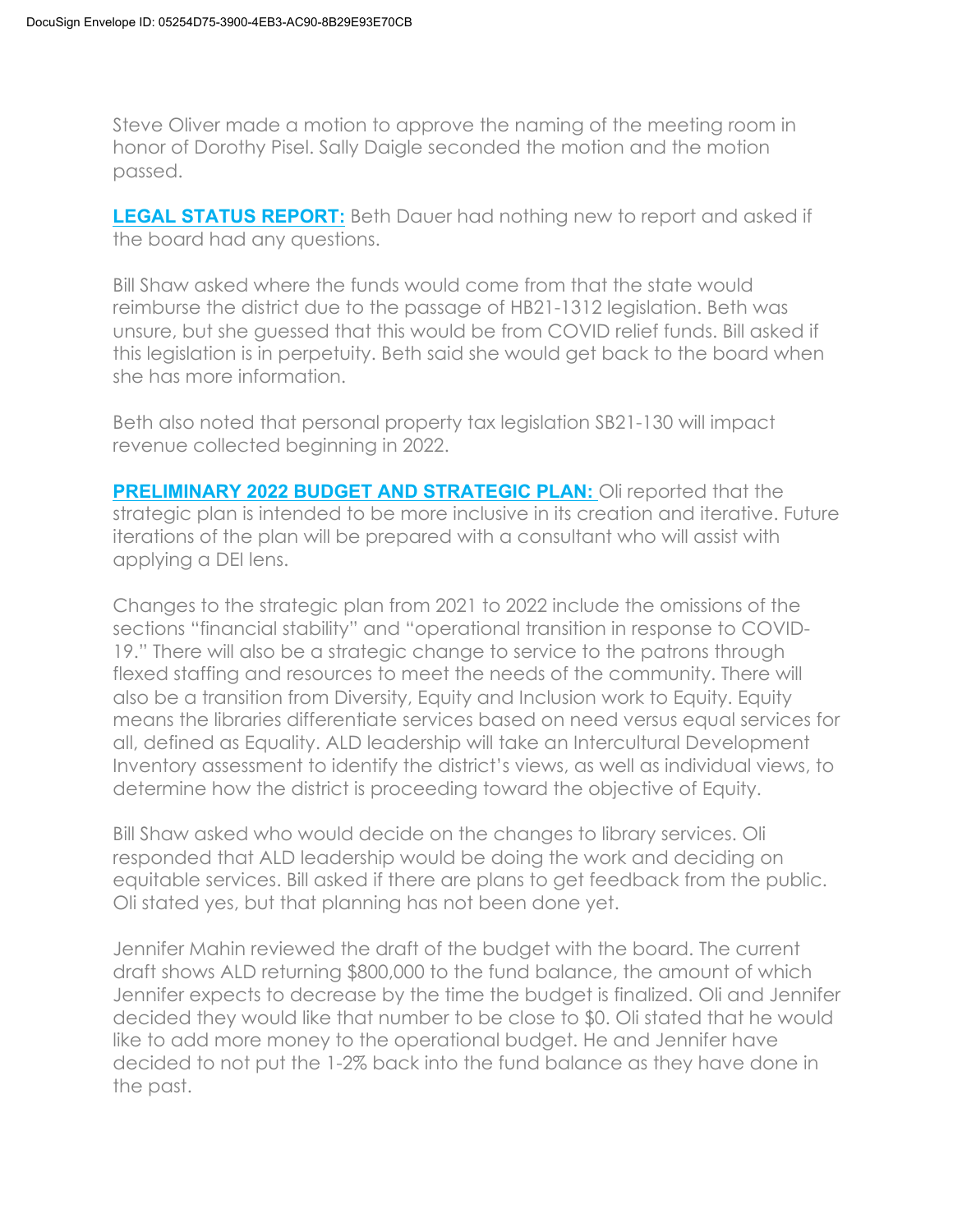Per the tax letter from Arapahoe County, the assessed property value has gone up by approximately 6%. The property tax assessed value from Adams County decreased by 12%.

State grants are estimated at \$66,000, which will likely increase to \$70,000 in the final budget.

The Friends Foundation has pledged a \$100,000 donation to ALD for 2022.

The budget assumes a 4-5% increase for inflation in most areas of the budget. Some areas of the budget, such as insurance, assume a higher increase.

A 5% merit increase for staff was included in the budget. Past budgets included 3% increases. \$1.2 million was included for compensation increases and \$428,000 was included to add new staff.

Steve Oliver asked if the results of the compensation study could increase the salaries even higher after the merit increase. Jennifer confirmed that it could.

Bill Shaw raised a concern about balancing increased staff salaries to help with the increased cost of living and the increase in expenditures for the district, which could lead to possible cuts in programming. Oli confirmed that this could be a possibility but noted that there are ways that the district can flex to help with that balance. Oli noted that this budget reflects a philosophical change to be more aggressive with ALD's operational costs.

Jennifer reviewed the budget for Library Operations, which includes equipment, supplies, summer reading, literacy, outreach and training.

Under the Administrative and Executive Services section, Jennifer discussed the budget regarding facilities, payroll tax and benefits, debt service payments, trustee and director expenses.

The budget includes a 10% increase in the Technology and Materials section.

The Marketing, Events and Partnerships budget is increasing by 32% due to a change in ALD's marketing strategy.

The project budget is normally estimated to be about 10% of ALD's revenue.

The debt service fund will decrease significantly because ALD will have paid off large amounts of debt.